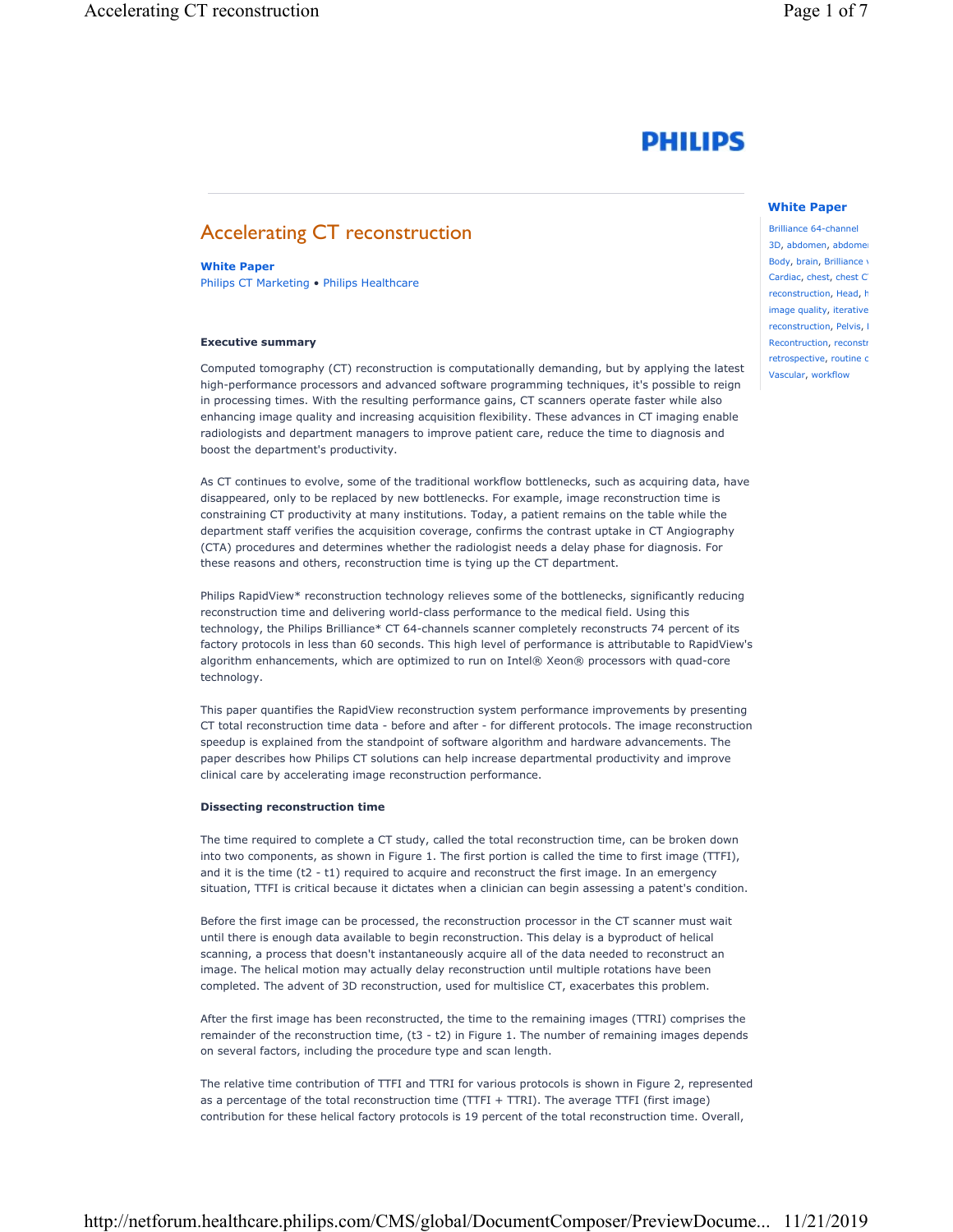the range of TTFI contribution is quite wide; 10 to 31 percent for abdomen and standard pediatric protocols, respectively.

TTFI encompasses a larger percentage of the overall reconstruction performance of a system when the scan length decreases. In the case of pediatric and head protocols, the scan lengths are inherently shorter (e.g., fewer images) than the other procedure types, hence the TTFI contributions to the total reconstruction time are relatively large, 31 and 29 percent, respectively.

These results indicate that basing reconstruction performance on images per second alone is not sufficient, because TTFI could be considerably larger than the average image reconstruction time. In scenarios where obtaining an image quickly is critical, TTFI data is more relevant than images per second. The total reconstruction time can have a significant impact on clinical throughput and patient waiting time.



Components of total reconstruction time Total reconstruction time breakdown

#### Maximizing Image Reconstruction Performance

Image reconstruction performance is largely dependent on the performance of both hardware (Intel® Xeon® processors) and software (Philips RapidView reconstruction algorithms). Following is a discussion of how each of these two technology streams combines to continually improve overall reconstruction performance, as well as some of the tradeoffs Philips made in achieving the new levels of performance in Brilliance CT scanners.

#### Tracking Moore's Law

Moore's Law evolved from an observation made by Gordon Moore, Intel Corporation co-founder, that the number of transistors in integrated circuits (e.g., CPUs) appeared to be doubling every 18 months with no increase in cost. Intel innovation has managed to keep processor technology on this track for 30 years, which produces a dramatic increase in transistor count and boosts processor performance. Since CT reconstruction software algorithms are computationally very heavy, there is a significant speedup when they run on higher performance processors. The faster the processors in the reconstruction server, the faster the reconstruction is completed.

Through 2005, processor performance gains were obtained through incremental frequency changes that resulted in relatively small increases in reconstruction performance, as shown in Figure 3. With the addition of more processing cores in 2006, processor performance jumped, and reconstruction algorithms, which are highly parallel, ran much faster on the new multi-core processors. This period marked the advent of the multi-core processor era, which was ushered in by the first Intel Xeon processor with dual-core technology based on the Intel® CoreT microarchitecture. This meant there were two processor cores, not one, in the same footprint.

RapidView performance increased linearly with the number of cores, which occurred without changing the processor count in the server. Intel Xeon processors with quad-core technology followed in 2007, and dual processor servers, equipped with two quadcore processors (8 cores), became available in 2008. This server configuration has four times more processing cores than the RapidView server of 2005. Commensurately, RapidView performance is approximately four times what it was in 2005 for a given server configuration. The net result from this performance gain is that Philips can reduce the number of servers, from three to one, while holding performance constant.

The hardware foundation for RapidView reconstruction technology adopted various Intel® processor technologies, shown as three generations in Figure 4. Philips' ongoing commitment to use the latest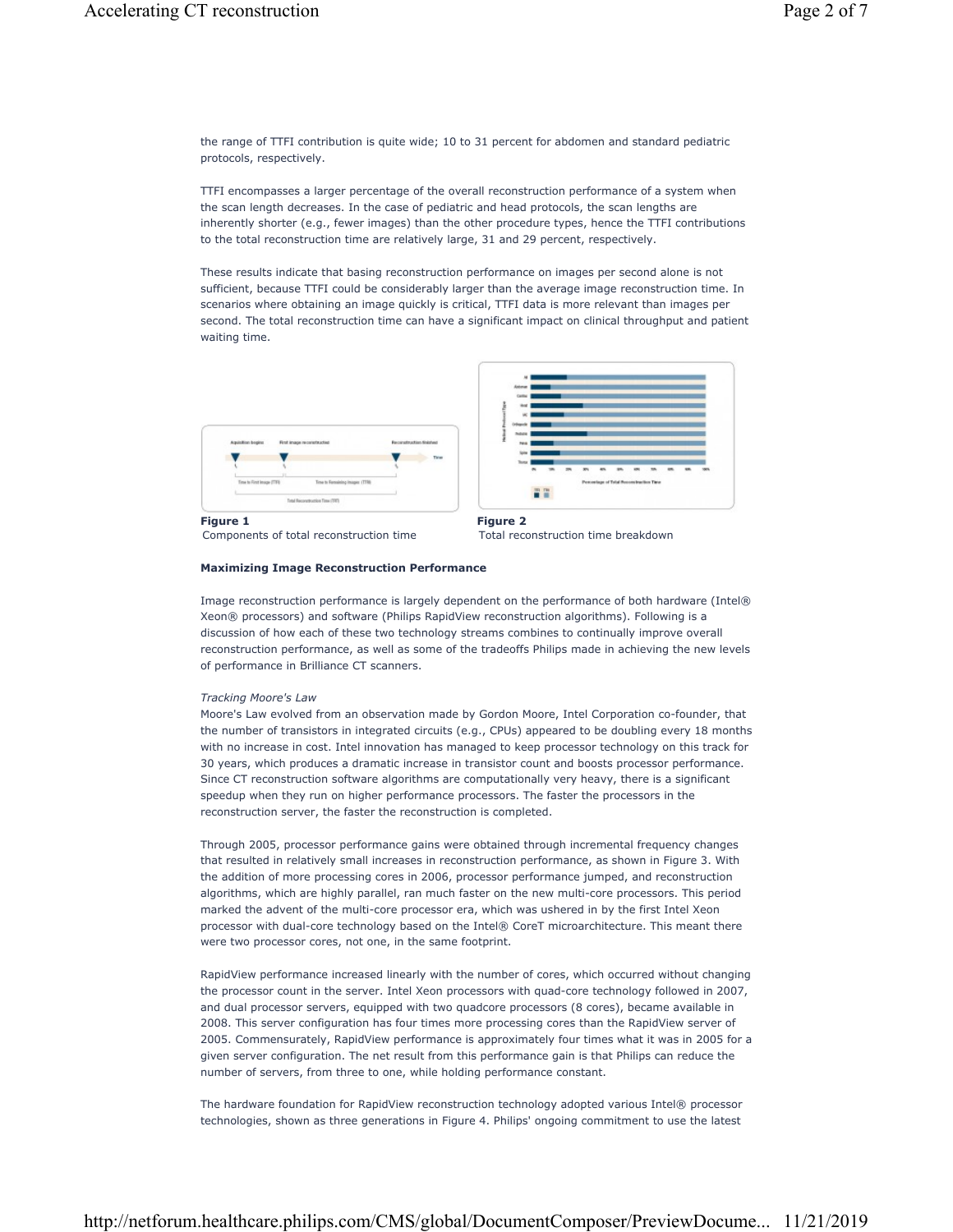Intel processor technology makes it simple to upgrade the existing installed base, and this helps Philips maintain its leadership position in the industry.



 $\mathbf{v}$ Small back<sup>4</sup> it **STAPP Direct<sup>or</sup> Processor** 

Figure 3 **Figure 4** 

Timeline of floating point performance (Refer to configuration details in Appendix)

Philip's adoption of Intel® processors

#### Selecting Reconstruction Algorithms

The underlying algorithms for reconstructing images from RAW data are complex and computationally demanding. And with the continuing advances in wide-area coverage, reconstruction algorithms are consuming even more computing power. Thus, in the field of reconstruction algorithm development, there are always tradeoffs to be made when choosing algorithm techniques. CT scanner developers must select algorithm techniques that don't exceed their computing budget, which means making performance decisions, such as choosing between final image quality and total reconstruction time.

The filtered back projection method is widely used by image reconstruction algorithms in the CT industry. It involves a number of inherent assumptions, which reduce the complexity of the reconstruction process and enable the production of high-quality images within a reasonable amount of time. Other algorithms theoretically produce better image quality than the ubiquitous filtered back projection method, but their use involves some compromises. For example, full iterative reconstruction is fundamentally insensitive to noise and has the capability to reconstruct an optimal image from incomplete data. However, the CT industry has not adopted these alternative algorithms because they are so computationally challenging - image reconstruction would take seconds or minutes, as opposed to a fraction of a second. Using these algorithms could mean waiting hours, or even days, for a study to be reconstructed. This is completely impractical since the data acquisition process only takes seconds, but given the past evolution of the reconstruction technology, the use of these techniques may be realized in the near future.

#### Using Processing Power

As image reconstruction and processor technologies evolve, new opportunities arise, and the challenge is to appropriate processing power in a way that produces the greatest benefit. Developers must carefully consider the balance between improving total reconstruction time and performing more complex reconstruction techniques that enhance image quality. This careful design balance can easily be seen in the latest generation of Philips RapidView technology. Philips has taken advantage of the latest processor technology and optimized reconstruction algorithms to deliver higher performance and better image quality. As a result, the new generation of RapidView performs reconstruction much faster than prior-generation technology, as shown in Table 1. The speedup ranges from up to 60 percent for brain spiral to 14 percent for cardiac retrospective spiral.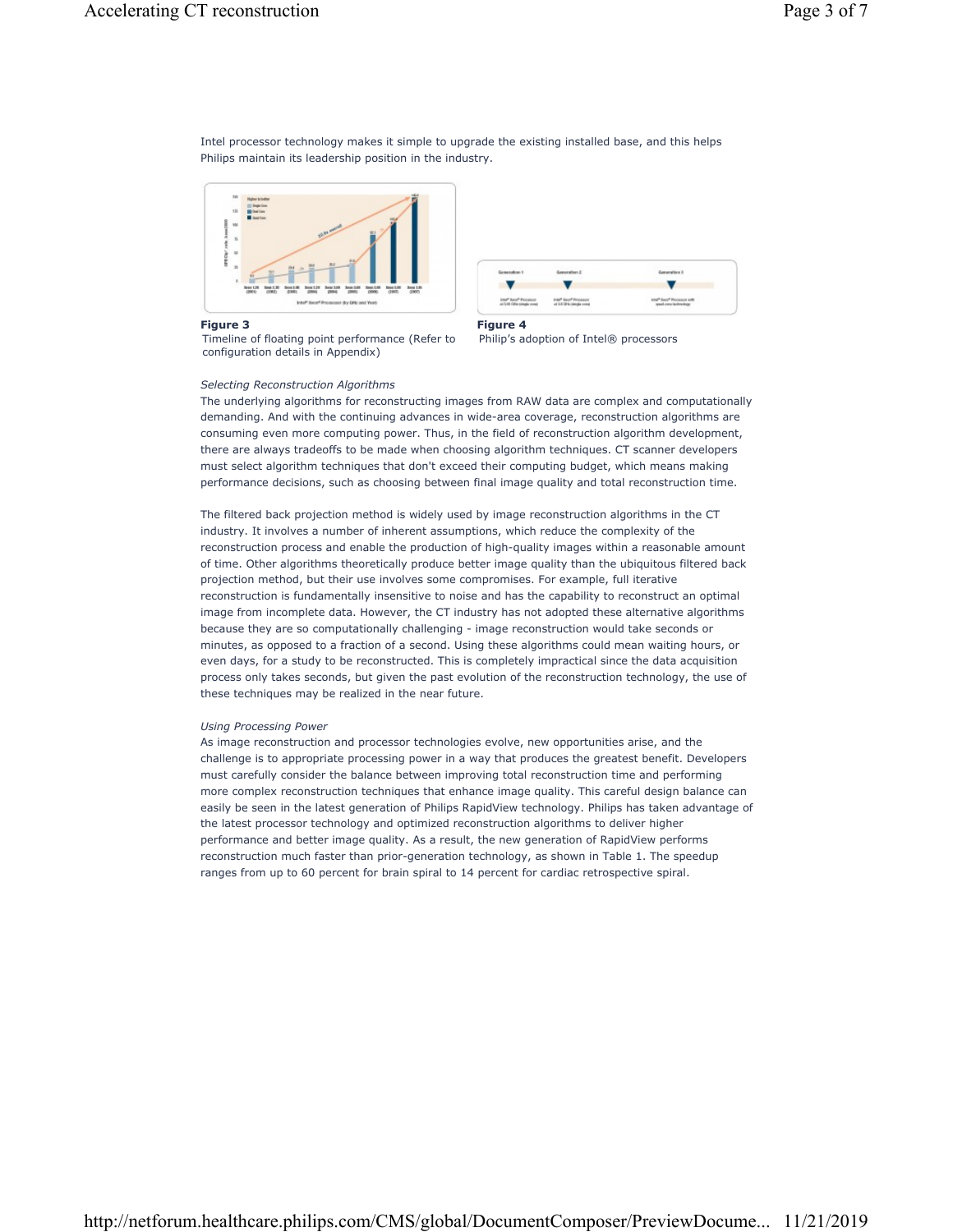| Table 1. Reconstruction Time Improvements |  |
|-------------------------------------------|--|
|-------------------------------------------|--|

| Protocol                                    | Improvement in total reconstruction<br>time versus prior technology <sup>1</sup> |  |  |
|---------------------------------------------|----------------------------------------------------------------------------------|--|--|
| Routine abdomen                             | Up to 29%                                                                        |  |  |
| Cardiac retrospective spiral<br>(one phase) | Up to 14%                                                                        |  |  |
| Brain spiral                                | Up to 60%                                                                        |  |  |
| Brain axial                                 | Up to 55%                                                                        |  |  |
| Routine chest, abdomen, pelvis              | Up to 28%                                                                        |  |  |
| Routine chest                               | Up to 39%                                                                        |  |  |
| Median of all factory protocols             | Up to 37%                                                                        |  |  |

#### Realizing Clinical Benefits

Advances in CT imaging are yielding significant clinical benefits, such as higher system productivity, better image quality, more acquisition flexibility and shorter time to diagnosis.

#### Higher System Productivity

The latest generation of RapidView reconstruction comprises many enhancements that enable the Brilliance CT 64-channel scanner to deliver more value to clinics. Scanner productivity is higher because RapidView reconstruction times have been reduced by increasing processing power and optimizing reconstruction algorithms. These improvements enable 74 percent of the factory protocols to be completely reconstructed in less than 60 seconds. The median total reconstruction time of the factory protocols has decreased 37 percent since the introduction of the Brilliance CT 64-channel scanner (generation 1), as shown in Figure 5.

A reduction in total reconstruction time increases CT scanner productivity and enables faster acquisition verification, which allows the technologist to spend more time with the patient. Technologists must verify the acquisition covered all of the intended anatomy and captured the proper contrast enhancement for CTA studies. Additionally, they need to check whether the patient requires a delay phase to assist in ruling out specific diseases.

Faster image reconstruction can also shorten exam times, which quickly reduces backlog and frees up capacity for additional procedure volumes in the department. Using the latest generation of reconstruction technology, radiologists can make clinical determinations more quickly.

Figure 6 demonstrates the significant total reconstruction time reduction with the introduction of the third generation of Philips RapidView reconstruction technologies. The total reconstruction time for head protocols, on average, is 48 percent less than first-generation technology, and the average time for all protocols is 26 percent lower (lower is better). The percentages indicate the relative performance compared to Generation 1 described in Figure 4. When Generation 1 is compared to itself, the performance difference is obviously zero; hence the figure shows 0%.



Total Reconstruction Time for Three Scanner Generations



Total Reconstruction Time Improvements Over Three Scanner Generations

### Enhanced Image Quality

Image quality is a function of many components. These components can be grouped into three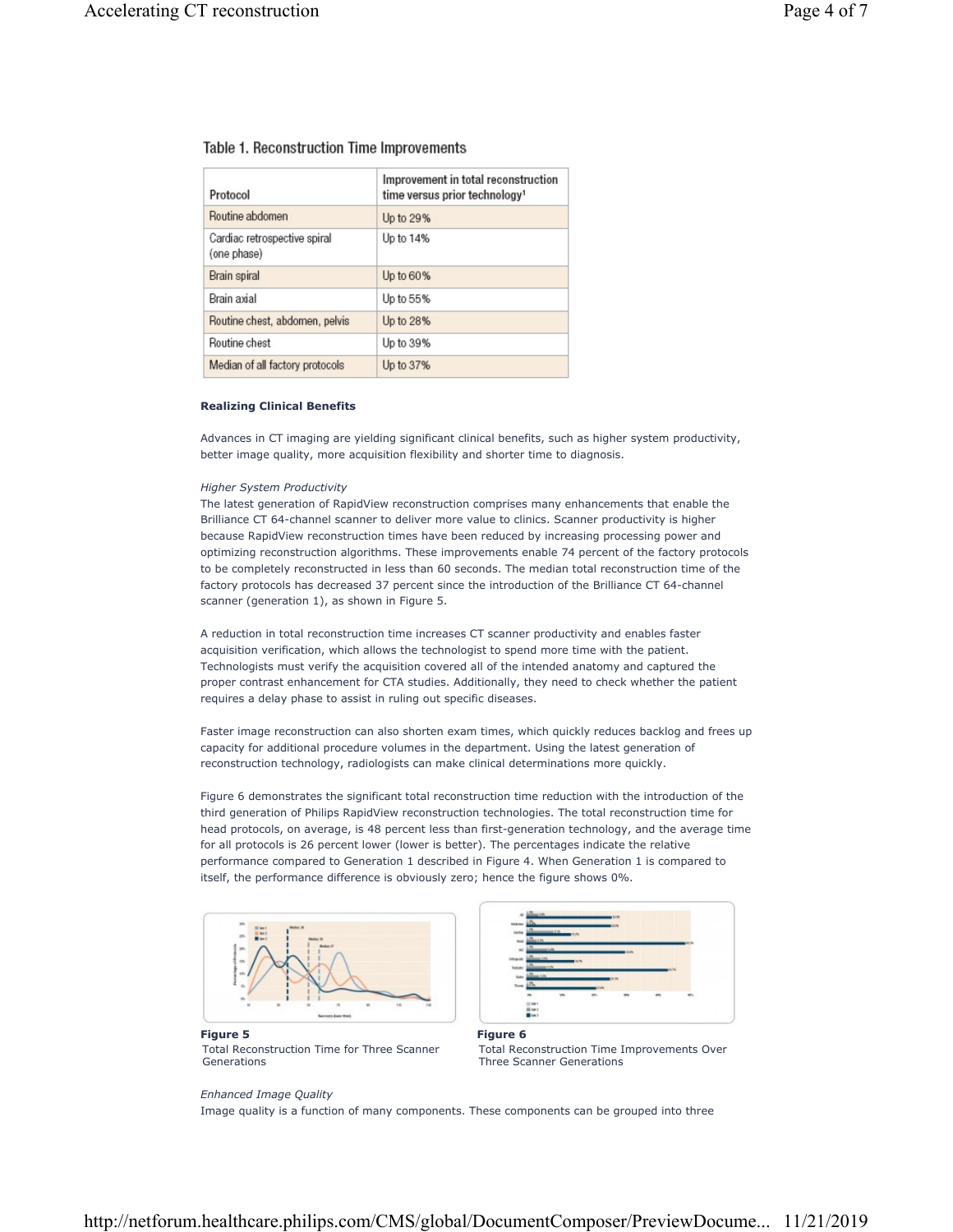different themes: patient, system user and CT system technology.

Voluntary patient compliance (patient movement, breath-hold compliance, etc.) and involuntary patient compliance (heart rate, arrhythmias, etc.) and the size of the patient all affect image quality. The system user can take action to control image quality, such as:

- **•** Coach the patient properly
- Select the appropriate protocol
- l Ensure the correct parameter selection matches the patient's physiology
- l Match the injection protocol with the patient's physiology and the selected protocol
- Center the patient properly

The CT system technology impacts image quality, and at a sub-system level this means X-ray tube, detector and reconstruction technologies. All three of these pieces of technology must function in unison in order to deliver high-quality images.

In summary, achieving the optimal image is a complex task involving different components and their diverse aspects. Philips offers various options to optimize these components, but the following discussion is focused on CT scanner reconstruction technology.

The hardware performance gains of the new RapidView reconstruction platform are sizeable enough to make CT system developers consider how to use the additional processing power: produce higher quality images, reduce the total reconstruction time or both. This is an important design decision, which is made for each procedure type after a careful analysis of the demands of today's clinical environment. Such a review process identifies different ways to put the new found processing power to work. The outcome is that some procedure types are optimized to improve image quality, and others benefit from reduced total reconstruction time while maintaining existing image quality standards.



Figure 7

Time to first image improvements (TTFI) over three scanner generations

#### New Acquisition Flexibility

Intel Xeon processors with quad-core technology speed up RapidView reconstruction, which provides additional flexibility to radiologists and department managers when they establish the departmental standard for quality of care. For example, acquisition parameters, such as pitch, have a significant impact on the resultant total reconstruction time. The challenge is to determine the ideal combination of acquisition parameters that optimizes image quality without requiring a prohibitively long reconstruction time. Making the decision easier, the RapidView reconstruction performance improvements enable CT professionals to optimize acquisition protocols for image quality with no reconstruction time penalties. Post optimization, CT departments may even experience reduced overall total reconstruction time due to the high computing performance of Intel Xeon processors with quad-core technology.

With the faster image reconstruction, radiologists can request additional reconstructions, using different filters such as bone and soft tissue filters, without negatively impacting the scanning operation. While this produces more data to interpret, it can simplify the reading process and increase radiologists' productivity, as each set of data is tailored specifically for their current interpretation need. Tailored data sets can also improve the quality of care as radiologist are always reviewing patient data in its ideal form, reducing the likelihood of missing a critical piece of information.

### Shorter Time to Diagnosis

In trauma situations, clinicians need information as fast as possible to be able to quickly administer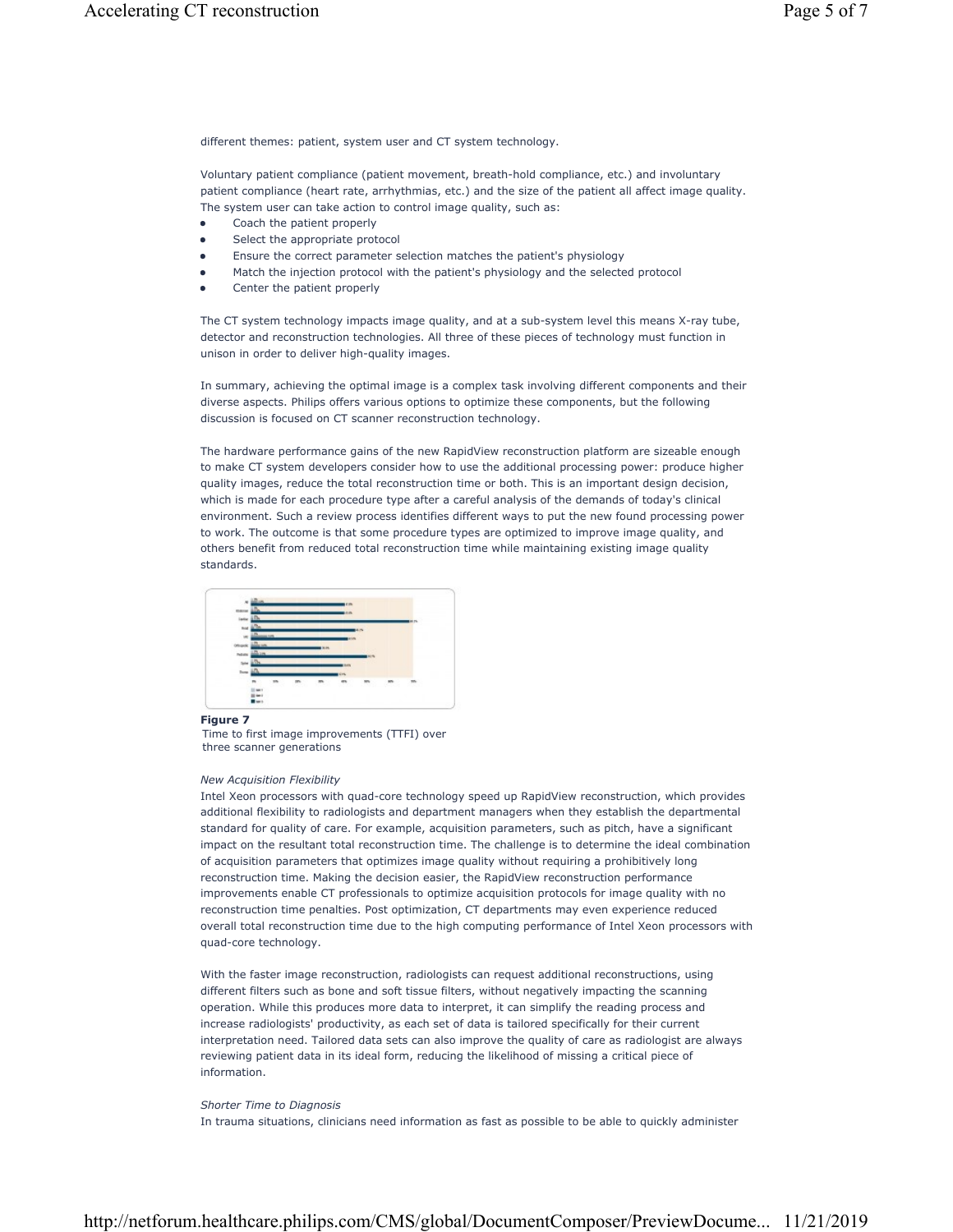treatment. By reducing reconstruction time and the time to diagnosis, RapidView enhances the clinic's workflow. Clinicians can access the images faster, which speeds up diagnosis and ultimately patient treatment. Faster reconstruction also enables quicker verification of a successful acquisition and allows the patient to be moved to the next stage of the trauma treatment procedure.

Since images are reconstructed individually, the time to first image (TTFI) can be critical in emergency situations, because clinicians can begin interpreting results before the entire study is reconstructed. In trauma situations, where seconds count, getting the first image in the clinician's hands can go a long way towards saving lives. The newest version of RapidView reconstruction enables significant improvements in TTFI over previous generations of RapidView reconstruction, as shown in Figure 7. The TTFI for cardiac protocols is an incredible 68 percent less than first-generation RapidView technology, and the average time for all factory protocols is 43 percent lower (lower is better). As in Figure 6, the percentages indicate the relative performance compared to Generation 1 (see Figure 4). These improvements indicate that physicians can start making their diagnoses earlier, leading to better outcomes for patients who are in time-critical situations.

#### Accelerating CT Reconstruction

Philips has made significant improvement to its RapidView reconstruction unit for the Brilliance CT 64 channel scanner, as shown in Table 2.

### Table 2. Highlights of Phillips CT Reconstruction Improvements

| 74% of the routine protocols will be reconstructed in less than 60 seconds |
|----------------------------------------------------------------------------|
| 37% improvement in the median reconstruction time for routine protocols    |
| 43% improvement in TTFI for routine protocols                              |
| 68% improvement in TTFIs for routine cardiac protocols                     |

#### Increasing Departmental Productivity

Accelerating CT reconstruction time helps improve patient care, increase department productivity, enhance image quality, provide additional acquisition flexibility and decrease the time to diagnosis. To speed up medical image processing, Philips adopts the latest Intel processors because they deliver the computing horsepower required by today's and tomorrow's demanding image processing algorithms. Philips has a well-established commitment to practical, affordable technology migration, making sure all customers have easy access to the innovation needed for continuous improvements to departmental productivity and clinical care.

#### Appendix

| Year | <b>Brand Name</b>                  | Xeon Freq | Cores/CPU      | <b>FSB</b> | Chipset  | SPECfp_rate*_base2000 | Microarchitecture           |
|------|------------------------------------|-----------|----------------|------------|----------|-----------------------|-----------------------------|
| 2001 | Intel Pentium III 1.40 GHz 512M L2 | 1.26      |                | 133        | SW HE-SL | 6.5                   | Intel Pentium® III          |
| 2002 | Intel Xeon 3.06 GHz 1M L3          | 2.20      |                | 400        | E7500    | 13.1                  | Intel NetBurst <sup>®</sup> |
| 2003 | Intel Xeon 3.06 GHz 1M L3          | 3.06      |                | 533        | E7501    | 20.4                  | Intel NetRurst®             |
| 2004 | Intel Xeon 3.60 GHz 1M L2          | 3.20      |                | 533        | E7501    | 24.0                  | Intel NetBurst®             |
| 2004 | Intel Xeon 3.60 GHz 1M L2          | 3.60      |                | 800        | E7520    | 25.2                  | Intel NetBurst <sup>®</sup> |
| 2005 | 64-bit Intel Xeon 3.60 GHz 2M L2   | 3.60      |                | 800        | E7520    | 31.6                  | Intel NetBurst®             |
| 2006 | Dual-Core Intel Xeon 5160          | 3.00      | $\overline{2}$ | 1333       | 5000p    | 82.1                  | Intel Core®                 |
| 2007 | Quad-Core Intel Xeon X5365         | 3.00      | 4              | 1333       | 5000p    | 105                   | Intel Core®                 |
| 2007 | Quad-Core Intel Xeon E5462         | 3.00      | A              | 1600       | 5400     | 149                   | Intel Penryn                |

Configuration details for SPECfp\*\_rate\_base2000 performance results on Intel® Xeon® Processors

All the results except the one using intel Xeon processor ES462 are based on published results at www.spec.org as of January 2009. Intel Xeon processor ES462 result is based on Intel<br>Internal measurement. All results are m

Accelerating CT reconstruction CT • White Paper